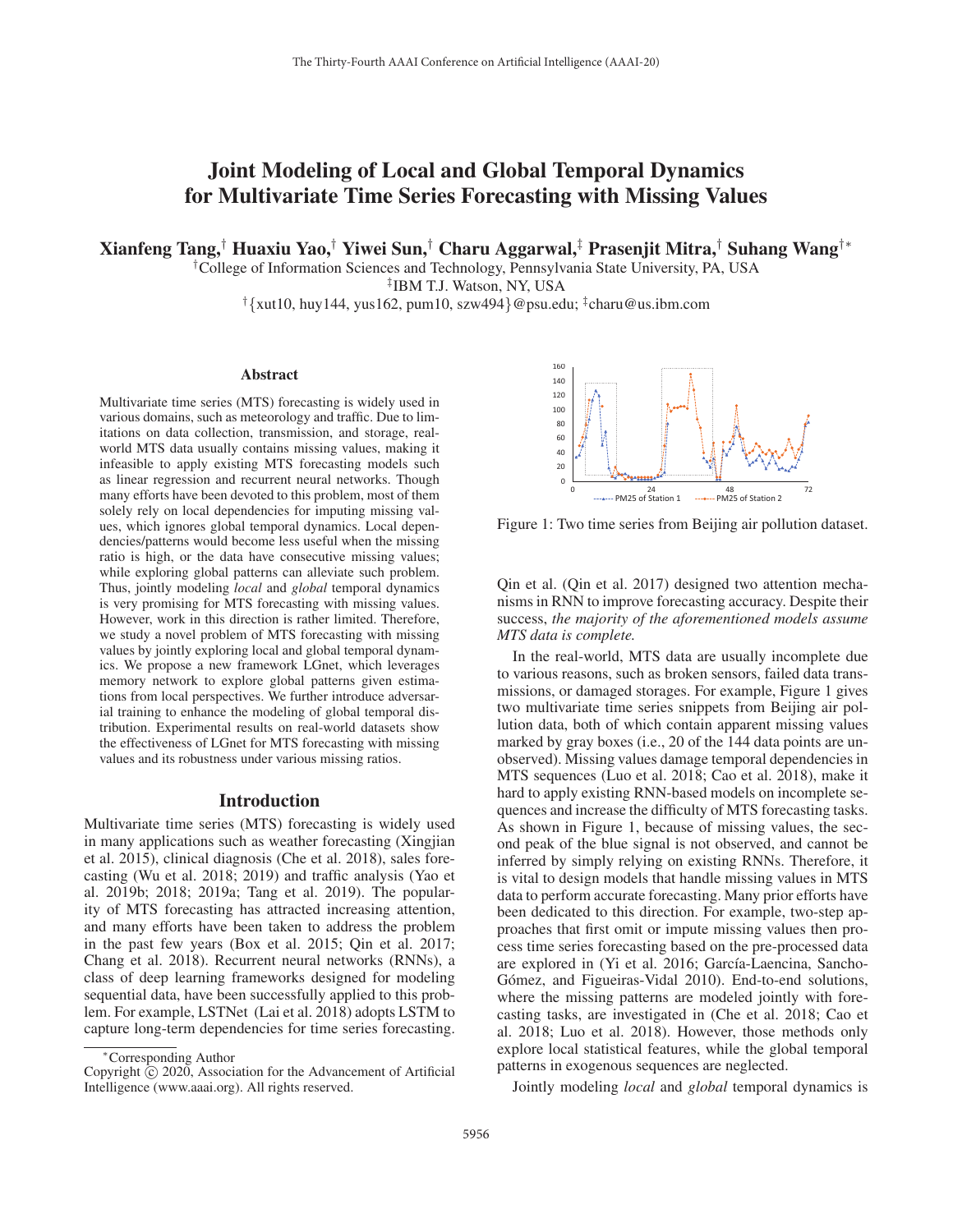very promising for MTS forecasting with missing values. Though constructing local statistics (e.g., empirical mean and last observations) to estimate missing variables have certain potential (Che et al. 2018), these local statistics are unreliable when the missing ratio raises up or consecutive missing values occur as illustrated in Figure 1. This problem can be alleviated by adopting global temporal dynamics. From a global perspective, there exist many MTS snippets with close temporal patterns. For example, in Figure 1, two MTS sequences from different air quality stations share similar temporal patterns. Although it is hard to recover consecutive missing values (i.e., circled by the grey dash boxes) purely from local statistics of one MTS, aggregating temporal patterns in both sequences is rather promising. The temporal patterns of one time series can be utilized for the other when dealing with missing values. However, how to take advantage of global temporal dynamics is a very challenging problem, which is under-explored in existing work.

To address the aforementioned challenges, we propose a novel framework LGnet to model Local and Global temporal dynamics jointly for MTS forecasting. LGnet absorbs model designs from previous work (Che et al. 2018), where LSTM is leveraged for MTS forecasting. Since the original LSTM is unable to handle incomplete input, we first construct estimations for missing values. Specifically, representative local statistic features are constructed for each variable in an MTS. Besides, a memory module is designed for LGnet to explicitly leverage knowledge from exogenous sequences to generate global estimations for missing values. This is achieved by using local statistics as keys to query a global optimized memory component. We further introduce adversarial training to enhance the modeling of global temporal distribution. A discriminator is built to identify the generated MTS from real samples. Meanwhile, LGnet aims at producing forecasting sequences that are hard to be identified, which are also closer to the actual global distribution of real MTS data. The main contributions of the paper are:

- We study a new problem of MTS forecasting with missing values by exploring local and global temporal dynamics.
- We propose a novel framework LGnet, with a memory module to capture global temporal dynamics for missing values and adversarial training to enhances the modeling of global temporal distribution.
- We conduct extensive experiments on four large-scale real-world datasets to validate the proposed approach.

## Related Work

Various methods have been proposed for MTS forecasting, such as Autoregressive (AR), Vector Autoregression (VAR), Autoregressive moving average (ARMA), standard regression models (e.g., support vector regression (Smola and Schölkopf 2004), linear regression, and regression tree methods (Chen and Guestrin 2016)). Inspired by the recent success of deep neural networks, many RNN-based methods (Lai et al. 2018; Qin et al. 2017) are developed for MTS forecasting. Even some vanilla RNNs, such as GRU (Chung et al. 2014) and LSTM (Hochreiter and Schmidhuber 1997),

can outperform the non deep learning models significantly (Chang et al. 2018). However, *none of those approaches can handle input with missing values*.

To handle missing values in MTS, the simplest solution would be removing all samples with missing values, such as pairwise deletion (Marsh 1998). Obviously, such methods *ignore many useful information*, especially with a high missing ratio (King et al. 1998). General data imputation methods such as statistical imputation (e.g., mean, median), EMbased imputation (Nelwamondo, Mohamed, and Marwala 2007), K-nearest neighborhood (Friedman, Hastie, and Tibshirani 2001), and matrix factorization (Friedman, Hastie, and Tibshirani 2001) can be applied for the unobserved variables. However, those general approaches *fail to model temporal dynamics of time series*. Even if MTS imputation methods, such as multivariate imputation by chained equations (Azur et al. 2011) and generative adversarial network Luo et al., can be applied to fill in missing values first, *training a forecasting model on pre-processed MTS data would lead to sub-optimal results, since the temporal patterns of missing values are totally isolated from forecasting models* (Wells et al. 2013). To tackle this issue, some researchers propose end-to-end frameworks that jointly estimate missing values and forecast future MTS. Che et al. introduce GRU-D that imputes missing values using the linear combination of statistical features. Yoon, Zame, and van der Schaar propose M-RNN that leverages bi-directional RNN for the imputation. Cao et al. model the relationships between missing variables to simultaneously perform imputation and classification/regression in one neural graph. However, *those solutions focus on localized temporal dependencies and fail to model global temporal dynamics*.

#### Problem Formulation

In practice, many multivariate time series signals are sampled evenly. Thus, we assume time span is divided into equal-length time intervals. Let  $X = \{x_1, x_2, \ldots, x_n\}$  denote one MTS of length *n*, where  $\mathbf{x}_i \in \mathbb{R}^d$  is the observation at the *i*-th time interval,  $x_i^j$  is the *j*-th variable of  $x_i$ , and  $d$  is the number of variables. Let mask matrix  $M = {m_1, m_2,..., m_n}, m_i \in {0, 1}^d$  denote the missing status of each variable, where  $m_i^j = 0$  if  $x_i^j$  is unobserved/missing, otherwise,  $m_i^j = 1$ . Note that we can use a symbol to denote missing values in **X** (e.g., null).

We are interested in a general MTS forecasting task. Given N incomplete MTS observation  $\{X^j\}_{j=1}^N$  and their masks  $\{M^j\}_{j=1}^N$ , we aim at learning a function f that can forecast the values in future  $k$  time intervals  $({x_{n+1},...,x_{n+k}})$  of any new MTS, given its historical n observations **X** with the mask matrix **M**.

# The Proposed Framework

Figure 2 illustrates the proposed framework LGnet. LGnet is built on LSTM to forecast future MTS values. We design a memory module which contains temporal information from exogenous sequences to impute MTS during the running time of LSTM. Specifically, we first extract local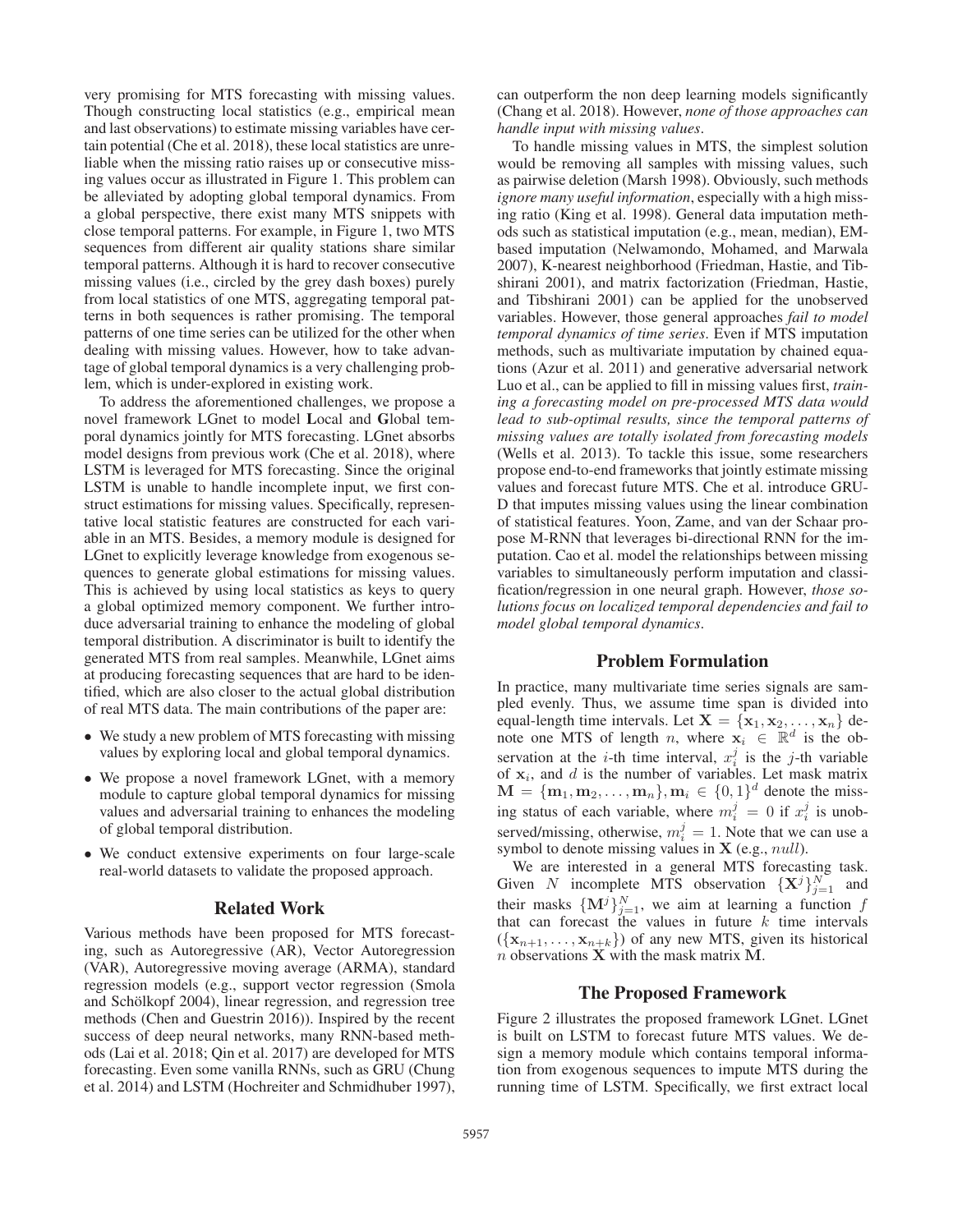

Figure 2: An illustration of LGnet.

statistic features for every time interval, then use them as keys to query a memory component, which is jointly optimized with LSTM on all MTS data. The query results, which preserve global temporal dynamics, are further combined with local statistic features to serve as the input of the LSTM. We also introduce adversarial training on forecasted sequences to make sure they follow the global distribution. The whole framework of LGnet is trained in an end-to-end manner. Next, we introduce each module of LGnet in detail.

#### MTS forecasting with LSTM

Recurrent neural networks (RNNs) have demonstrate remarkable success in various MTS forecasting tasks (Lai et al. 2018; Chang et al. 2018). To leverage the advances of RNN, we build LGnet on the top of Long short-term memory (LSTM) network, a variant of RNN which is able to capture long/short term dependency. Note that other RNN variants such as GRU (Cho et al. 2014) can serve as the replacement of the LSTM. Formally, LSTM takes one data point of the time series as input in each step, and iterates from  $x_1$  to **x**<sub>n</sub>. Suppose **x**<sub>t</sub> is currently fed to the LSTM,  $\mathbf{h}_{t-1}$  and  $\mathbf{c}_{t-1}$ are the hidden state and memory cell of LSTM at previous step  $t-1$ , then the hidden state of memory cell at time t can be calculated as:

$$
\mathbf{i}_t = \sigma(\mathbf{x}_t \mathbf{W}^i + \mathbf{h}_{t-1} \mathbf{U}^i + \mathbf{b}^i), \ \mathbf{f}_t = \sigma(\mathbf{x}_t \mathbf{W}^f + \mathbf{h}_{t-1} \mathbf{U}^f + \mathbf{b}^f)
$$
\n
$$
\mathbf{o}_t = \sigma(\mathbf{x}_t \mathbf{W}^o + \mathbf{h}_{t-1} \mathbf{U}^o + \mathbf{b}^o), \ \tilde{\mathbf{c}}_t = \tanh(\mathbf{x}_t \mathbf{W}^c + \mathbf{h}_{t-1} \mathbf{U}^c)
$$
\n
$$
\mathbf{c}_t = f_t \odot \mathbf{c}_{t-1} + i_t \odot \tilde{\mathbf{c}}_t, \qquad \mathbf{h}_t = \tanh(\mathbf{c}_t) \odot \mathbf{o}_t
$$

where  $\mathbf{i}_t$  is the input gate,  $\mathbf{f}_t$  is the forget gate,  $\mathbf{o}_t$  is the output gate,  $\odot$  is the element-wise product,  $\sigma$  is the sigmoid function, and **W**∗, **U**∗, **b**<sup>∗</sup> are parameters. Given the current hidden state  $h_t$ , the forecasting of next data point  $\tilde{\mathbf{x}}_{t+1}$  can be generated recurrently as:

$$
\tilde{\mathbf{x}}_{t+1} = \mathbf{h}_t \mathbf{U} + \mathbf{b}.\tag{1}
$$

However, the original LSTM cannot handle missing values in its input. Obviously, if  $x_t$  contains unobserved variables, matrix productions such as  $\mathbf{x}_t \mathbf{W}^i$  are invalid. One solution is using  $\tilde{\mathbf{x}}_t$  as an alternative of  $\mathbf{x}_t$ . However, early errors in  $\tilde{\mathbf{x}}_t$  can be quickly amplified in the following steps (Bengio et al. 2015), leading to inaccurate forecasting.

Therefore, appropriate estimations of missing values should be constructed for the LSTM. We tackle the problem by exploring temporal dynamics from both local and global perspectives with a memory module. In the next section, we discuss its technical details.

# Memory Module

The basic idea of the memory module is to learn a parameterized memory which caches global temporal patterns and projects each variable to the same feature space with the memory. For each variable in a MTS, we first capture informative statistics from the local context of this time series, then leverage local statistics as keys to query the memory component, which returns representation vectors with global temporal dynamics. The memory module brings two advantages: (i) learn and store meaningful temporal patterns from a global perspective; and (ii) utilize the knowledge of temporal patterns to construct global representations. *Note that the memory module is not the memory cell of the LSTM as shown in Figure 2* and 3.

Capturing Local Statistics We extract useful local statistic features using the contextual information from observed parts of the time series for missing values. Following prior studies (Che et al. 2018), we first generate empirical mean and last observation of every time stamp as follows:

*Empirical Mean*: for variable  $x_i^j$ , we construct its empirical mean using all available observations of  $x^j_*$  before time *i*, i.e.,  $\bar{x}_i^j = \sum_{l=1}^{i-1} m_l^j x_l^j / \sum_{l=1}^{i-1} m_l^j$ . The mean of previous observations reflects the time-aware data distribution of  $x_i^j$ and serves as the prior knowledge of the variable.

*Last Observation*: the last observation of  $x_i^j$  is the first available  $j$ -th variable before time interval  $i$ , which is the most temporally close neighbor. We use  $\dot{x}_i^j$  to denote the last observation of  $x_i^j$ . Note that  $\dot{x}_i^j$  isn't necessary equal to  $x_{i-1}^j$  because  $x_{i-1}^j$  could also be missing. We further introduce an indicator  $\delta \in \mathbb{R}_+^{d \times n}$  to record the temporal distance between each  $x_i^j$  and its last observation, which reflects the confidence and trustworthy of previous values:

$$
\delta_i^j = \begin{cases} 0, & \text{if } i = 1 \text{ or } m_i^j = 1 \\ \delta_{i-1}^j + 1, & \text{if } m_i^j = 0 \end{cases} .
$$
 (2)

Generally, when  $\delta_i^j$  is small, we tend to trust  $\dot{x}_i^j$  more; and when  $\delta_i^j$  becomes larger, the averaged value  $\bar{x}_i^j$  would be more representative. Based on the above assumption, we propose the following decaying mechanism to balance empirical mean and last observation:

$$
\gamma(\delta_i^j) = \exp(-\max(0, w^j \delta_i^j + b^j)),\tag{3}
$$

where  $w^j$  and  $b^j$  are parameters. The above decay mechanism leverages an exponentiated negative rectifier so that the decay value  $\gamma$  is monotonous decreasing in the range between 0 and 1 w.r.t  $\delta_i^j$  (Che et al. 2018; Luo et al. 2018). The localized estimation for  $x_i^j$  is constructed as follows:

$$
z_i^j \leftarrow m_i^j x_i^j + (1 - m_i^j) [\gamma(\delta_i^j) \dot{x}_i^j + (1 - \gamma(\delta_i^j)) \bar{x}_i^j].
$$
 (4)

We use  $z_i = [z_i^1, \ldots, z_i^d]$  to denote local statistic features for  $x_i$ . For observed variables, their original values are directly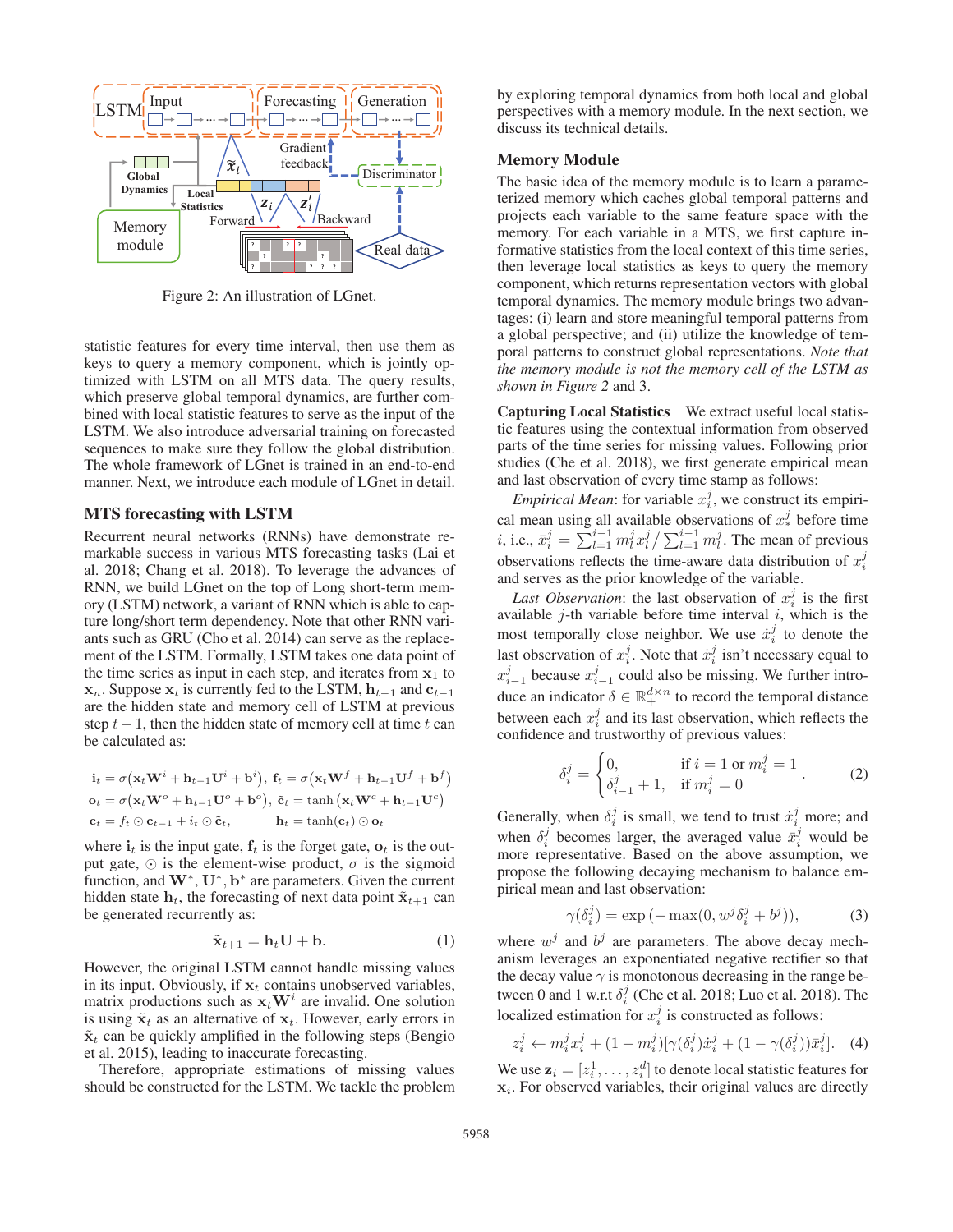

Figure 3: Architecture of the memory module.

used. For missing values, we combine empirical mean with last observation to construct  $z_i$ .

However, **z**<sup>i</sup> only takes data points observed before the i-th time interval into consideration. Similar local statistics can also be extracted from time interval  $i + 1$  to n. This is achieved by first reverse **X** and **M** on the temporal dimension, then extracting local statistics following the same definition of  $z_i$  on time interval 1 to  $n - i + 1$ . We use  $z_i$ to denote local statistics from time interval  $i + 1$  to n. As shown in Figure 2,  $z_i$  and  $z'_i$  are forward and backward local statistic features, respectively.

In addition to the forward and backward local statistic features, the LSTM naturally provides estimations for missing variables. Specifically, we follow Equation 1 and use the output of LSTM at the previous time step  $i - 1$  as another local statistic from a model view:

$$
\tilde{\mathbf{x}}_i = \mathbf{h}_{i-1} \mathbf{U} + \mathbf{b} \tag{5}
$$

**Modeling Global Dynamics** The above imputations  $z_i$ ,  $z_i'$ , and  $\tilde{x}_i$  can fed directly in LSTM to train a MTS forecasting model (Che et al. 2018). However, such an approach is sub-optimal.  $z_i$  and  $z'_i$  become less trustful as the missing ratio raises up. Besides, purely relying on local statistics ignores global temporal dynamics from exogenous sequences, which potentially benefit the estimation of missing values. It is likely to capture time series snippets/patterns from other sequences that are temporally similar (e.g., periodicity) to the contextual of a missing value. For example, to impute one missing data point in a trajectory, similar time series snippet may be found from other trajectories.

However, capturing such global temporal dynamics to find informative temporal patterns for missing values is very challenging. Simply comparing with all potential snippets to find similar ones is impractical due to high computational costs. Recently, memory network (Weston, Chopra, and Bordes 2014) has shown promising results in capturing patterns for sequential data (Sukhbaatar et al. 2015; Chang et al. 2018). Generally, a memory network initializes a memory component to store feature representations that optimized explicitly on the whole dataset. Those stored representations can be retrieved and utilized for specific tasks (Tang et al. 2017; Kumar et al. 2016). We design a memory module to capture global temporal dynamics explicitly, as shown in Figure 3. We assume there are  $L$  temporal patterns existing in the dataset  $(L$  is a hyperparameter), and initialize a parameterized memory  $\mathcal{G} \in \mathbb{R}^{L \times d^{\mathcal{G}}}$ , where  $d^{\mathcal{G}}$  is the dimension of pattern representation. The memory  $G$  is updated jointly with the LSTM. We utilize local statistics as

keys to query the memory module because they can represent the uniqueness of variables. Specifically, queries to the memory module are constructed as follows:

$$
\mathbf{q}_i = \mathbf{W}_q[\mathbf{z}_i || \mathbf{z}'_i || \tilde{\mathbf{x}}_i] + \mathbf{b}_q, \tag{6}
$$

where  $\parallel$  denotes concatenation on column. W<sub>q</sub> and B<sub>q</sub> are parameters. Then we calculate the similarity between  $q_i$  and the memory component  $\mathcal{G}$ :

$$
\mathbf{s}_i = \text{Softmax}(\mathcal{G} \cdot \mathbf{q}_i). \tag{7}
$$

The similarity scores measure the importance of each temporal patterns in the memory. Any pattern with a higher attention score is more similar to the context of targeting missing value. The representation vector of  $x_i$  that preserves global temporal dynamics is then constructed from the weighted sum of all temporal patterns in  $\mathcal{G}$ :

$$
\mathbf{a}_i = \sum_{l=1}^L s_i^l \mathcal{G}(l),\tag{8}
$$

where  $G(l)$  represents the *l*-th row of the memory component. Besides, since variables at the same time interval interact with each other in Equation 6,  $a_i$  also preserves inner correlations of variables at the same time interval. We combine local statistic features and global representations to construct the input of LSTM. Specifically,  $z_i$ ,  $\tilde{z}_i$ ,  $\tilde{x}_i$ , and  $a_i$  are averaged as the input at time interval i. Note that some of the local statistics can become unavailable in some cases. For example, we cannot construct  $z_i$  for the first missing value, and no  $z_i$  is available for the forecasting stage. We set unavailable local statistics to **0**. However, we can generate either the forward or the backward local statistic features unless the whole time series is empty. This ensures LGnet is more reliably than those purely using the forward local statistic (Che et al. 2018). The forecasting results  $X_p = [\tilde{x}_{n+1}, \ldots, \tilde{x}_{n+k}]$  are generated after *n*-th iteration of LSTM. The aligned ground truth data for  $X_p$  is denoted as  $\mathbf{X}_p$ , which also contains missing values. Therefore, we incorporate the mask matrix into mean-square-error and propose the following objective function to train LGnet:

$$
\min_{\theta} \mathcal{L}_p(\theta) = \frac{1}{N} \sum_{j=1}^N \| (\mathbf{X}_p^j - \hat{\mathbf{X}}_p^j) \odot \mathbf{M}_p^j \|_2, \qquad (9)
$$

where  $\theta$  are parameters of LGnet, including parameters of the LSTM and the memory component,  $M_p^j$  is the mask matrix of the j-th MTS data sample  $X<sup>j</sup>$  over the predicted variables, and  $\odot$  is dot-production. Because of the mask matrix, LGnet is optimized over the observed part of  $\hat{\mathbf{X}}_n^j$ .

#### Adversarial Training

The objective function of LGnet in Equation 9 only considers available variables. When the missing ratio is relatively high, the proposed objective function becomes inefficient because most values of  $M_p$  is zero when sampling under the same data distribution. The predicted future sequences should also follow the same data distribution of the true MTS data. If we can encourage LGnet to generate more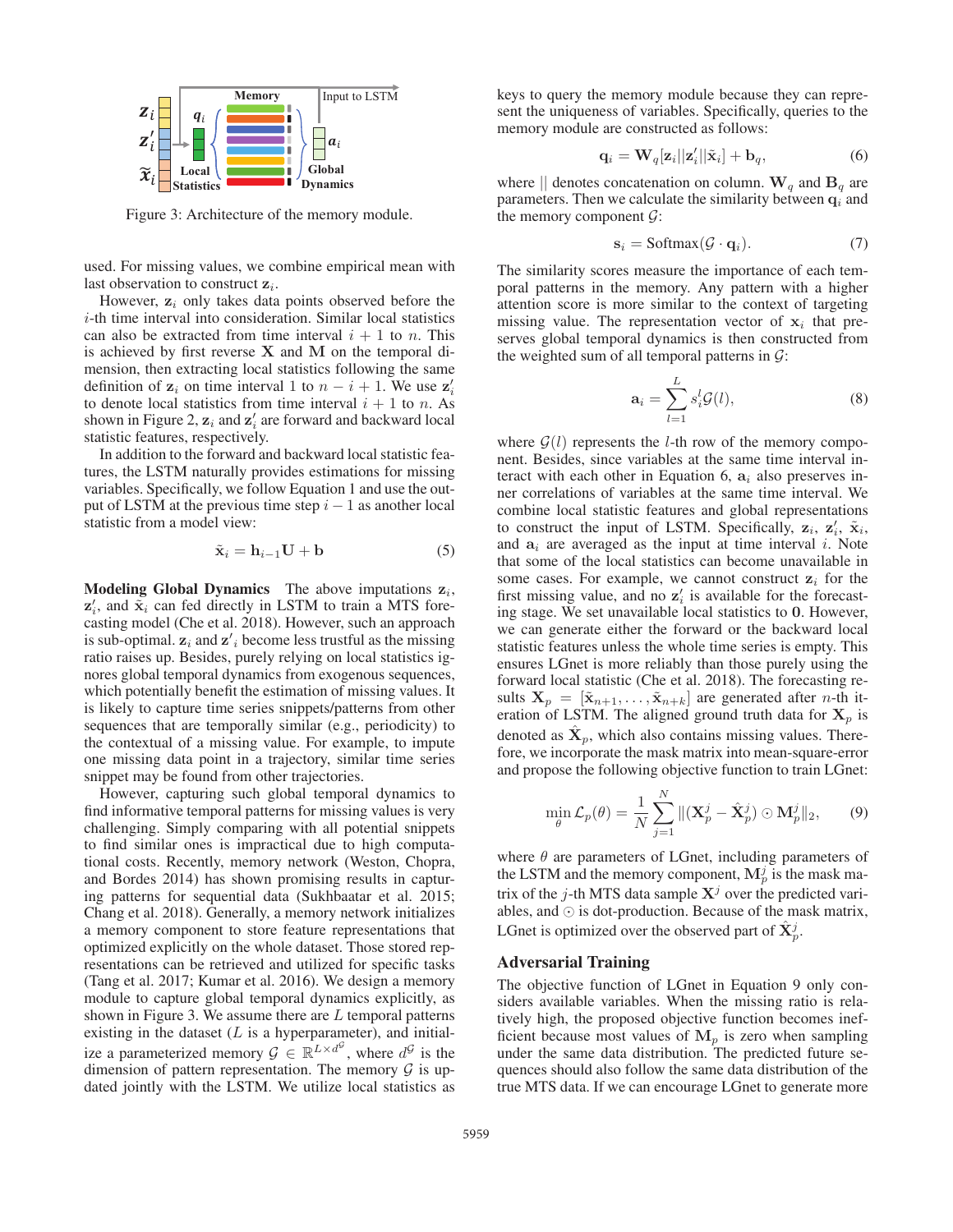realistic data distribution, the overall accuracy of MTS forecasting can be improved. To achieve this goal, we introduce adversarial training to control the distribution of generated MTS.

Recently, generative adversarial networks (GANs) (Goodfellow et al. 2014) have been widely applied to various domains (Yu et al. 2017; Sun et al. 2019; Shu et al. 2018). Typical GAN consists of a generator and a discriminator. The discriminator tries to distinguish samples from the generator and those from read data. The generator tries to generate samples that can "fool" the discriminator by modeling data distribution With such a min-max game, the generator can create more realistic samples. This motivates us to adopt adversarial learning to enhance the forecasting. We design a discriminator  $D$ , as illustrated in Figure 2. LSTM generates future sequences as the forecasting to "fool" the discriminator  $D$ ; while  $D$  is trained to identify whether the input sequence is fake. Through iterative training, the LSTM is more capable of generating time series that fit the underlying distribution (Goodfellow et al. 2014), which makes the forecasting result more accurate.

Specifically, we adopt W-GAN (Arjovsky, Chintala, and Bottou 2017) and construct a two-layer convolution net as D. Given a MTS s as input, D outputs a real value  $D(s)$ , which is higher if  $s$  is real, and lower if  $s$  is "fake". The "fake" multivariate time series of length  $k'$  are generated after the forecasting part. Let  $\mathcal{X} = \{[\tilde{\mathbf{x}}_{n+k+1}, \dots, \tilde{\mathbf{x}}_{n+k+k'}]\}$ denote a generated (fake) time series. To compile a "true" dataset that preserves latent data distribution, we sample a subset of complete time series snippets with same length  $k'$  from the raw dataset. Let S denote the sampled subset of time series snippets. Empirically, it is not a difficult task when k' is small (i.e.,  $k' \leq 5$ ). The training objective of the discriminator is:

$$
\min_{\theta_D} \mathcal{L}_D = \min_{\theta_D} - \mathop{\mathbb{E}}_{s \sim \mathcal{S}} D(s) + \mathop{\mathbb{E}}_{s \sim \mathcal{X}} D(s), \qquad (10)
$$

where  $\sim$  denotes "sampling from", and  $\theta_D$  is parameters of the discriminator. Generally, time series with a high probability of being a "true" sample will receive a higher score. To generate more realistic sequences, the objective function for the LSTM is defined as:

$$
\min_{\theta} \mathcal{L}_a = \min_{\theta} - \mathop{\mathbb{E}}_{s \sim \mathcal{X}} D(s),\tag{11}
$$

which aims at faking the discriminator. Note that there is no overlap between the forecasting and the generated part, as we imperially find that adding adversarial loss on the forecasting part may hurt the performance. A potential reason is that the best time series to "fool" the discriminator might not be the most accurate forecasting result. Therefore, we put  $\mathcal{L}_a$  on extra generated sequences to achieve the best performance. Luo et al. state a similar conclusion.

#### Objective Function and Training

We define the overall objective function to learn model parameters  $\theta$  for an accurate MTS forecasting with adversarial training as follows:

$$
\theta, \theta_D = \min_{\theta} \mathcal{L}_p + \lambda \big[ \max_{\theta_D} \mathop{\mathbb{E}}_{s \sim \mathcal{S}} D(s) - \mathop{\mathbb{E}}_{s \sim \mathcal{X}} D(s) \big],
$$

where  $\lambda$  balances the MTS forecasting part and the adversarial training part.

We use stochastic gradient descent to update model parameters. The discriminator and the LSTM are trained alternatively until converged. We first update  $\theta_D$  with real MTS snippets and generated ones, then optimize  $\theta$  for the LSTM and the memory module while fixing  $\theta_D$ .

# Experiment

In this section, we present experiments to evaluate the proposed framework LGnet. Specifically, we aim at answering the following research questions: (i) RQ1: Can LGnet improve the accuracy of MTS forecasting with missing values? (ii) RQ2 How robust is LGnet w.r.t different missing ratios? (iii) **RQ3** How the memory module benefits LGnet? (iv) RQ4 How adversarial training contributes to LGnet? Next, we start by introducing various experiments on MTS forecasting to answer the above questions.

#### **Datasets**

Four large-scale real-world MTS datasets from different domains are selected to validate LGnet: Beijing  $Air<sup>1</sup>$ : This dataset is introduced by KDD Cup 2018. We extract PM2.5 values from 35 monitoring stations in Beijing, and formulate multivariate time series. The values are reported every hour between 05/01/2014 and 04/30/2015. It has a missing rate of 13% over the temporal dimension. We use past 9-hour observations to train each model, and forecast PM2.5 values for the following 3 hours. PhysioNet: PhysioNet (Silva et al. 2012) provides 4000 multivariate clinical time series from intensive care unit (ICU). Each time series records 35 measurements such as glucose and heart-rate from the first 48 hours since the patient entered the hospital. We compile time series from 12 important measurements such as heart-rate and temperature. The missing ratio of PhysioNet is about 78% over the temporal dimension. We use the past 6 observations to forecast values in the coming 3 hours. Porto Taxi<sup>2</sup>: This dataset includes approximately one million trajectories for 442 taxis running in the city of Porto during a complete year (from 01/07/2013 to 30/06/2014). Each trajectory contains many GPS coordinates (i.e., longitude and latitude) recorded chronologically. The sampling speed is 15 second per coordinates. We use the past 7 GPS coordinates to forecast the location of future points. London Weather<sup>1</sup>: The dataset includes temperature, pressure, humidity, wind direction, and wind speed from 861 regions in London from 01/01/2017 to 03/27/2018. All features are collected hourly. We use the past 5 observations to forecast the coming values.

The first and second datasets naturally contain missing values, which are used as real-world settings to answer the first question. For the rest two datasets, we randomly remove *p*% of observed values ( $p$  ∈ {10, 30, 50, 70, 90}) to study the robustness of LGnet and compared methods.

<sup>1</sup> https://www.kdd.org/kdd2018/kdd-cup

<sup>2</sup> https://www.kaggle.com/c/pkdd-15-predict-taxi-servicetrajectory-i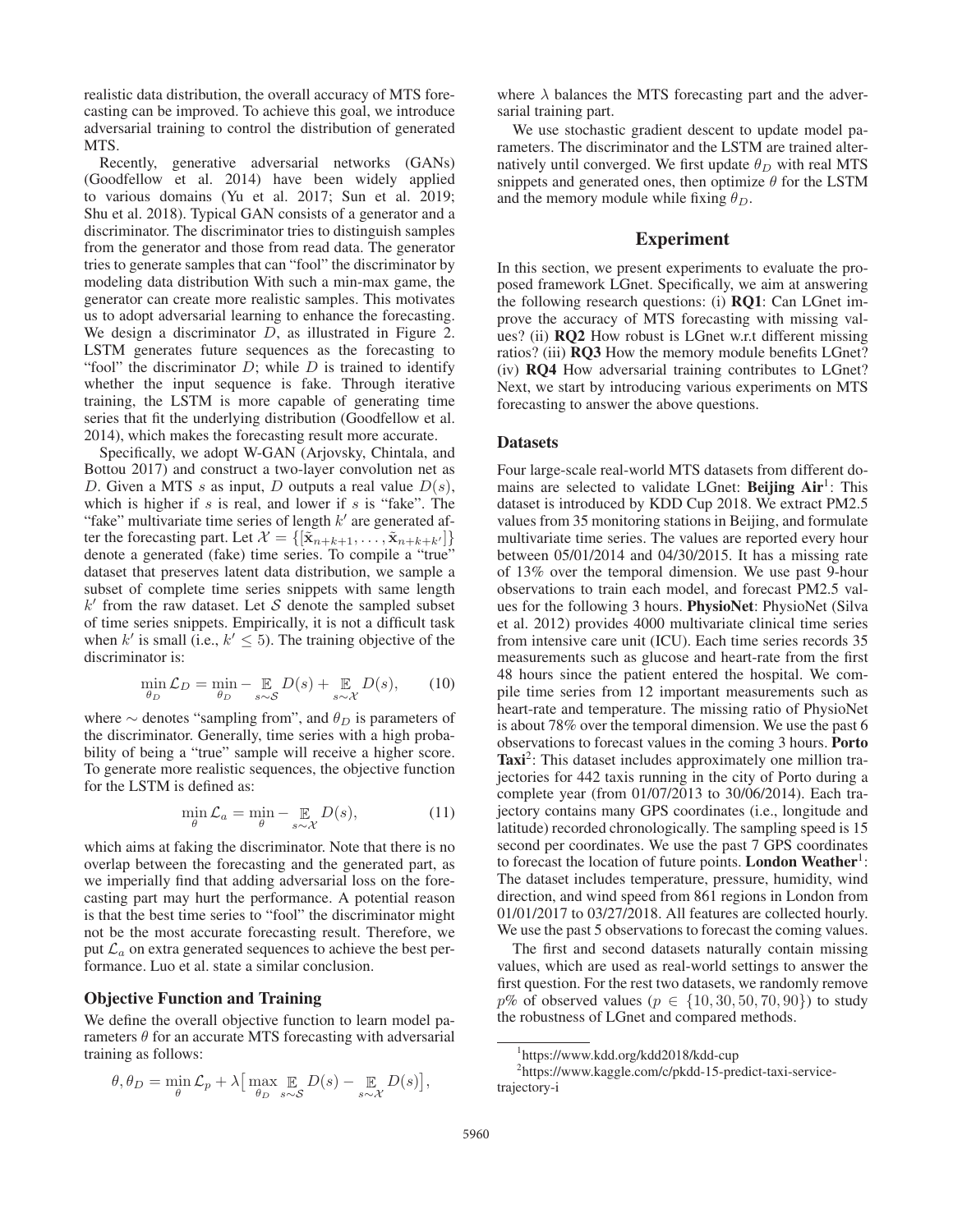# Compared Baselines

We compare LGnet with classical and state-of-the-art baselines, including two non-RNN methods, two time series imputation methods, and two RNN methods:

- Linear Regression (LR): Because conventional linear regression model cannot directly handle missing values, we concatenate each MTS with its mask matrix as the input features to train LR for the forecasting task.
- XGBoost (Chen and Guestrin 2016): XGBoost is widely used in time series analysis and machine learning fields. We use the same setting of LR to train XGBoost.
- MICE (Azur et al. 2011): MICE fills the missing values using multiple imputations with chained equations. We first apply MICE to impute miss values. We then train LSTM for the forecasting task.
- GRUI (Luo et al. 2018): GRUI leverages GAN and RNN for time series imputation. Similar to MICE, we first train GRUI for time series imputation. Then we train LSTM on imputed data as the forecasting model.
- GRU-D (Che et al. 2018): GRU-D combines statistical features and linear decay in RNN to tackle missing variables in time series. It is proposed for multivariate time series forecasting task.
- BRITS (Cao et al. 2018): BRITS designs bi-direction recurrent neural architecture for time series imputation and forecasting. It models missing patterns explicitly and improves forecasting accuracy.

# Experimental Settings

We normalize each dataset and ensure all time series variables have the same scale (i.e., mean and variance) on each dataset so that their averaged results are comparable. For each dataset, we randomly select 70% of MTS data for training, 10% for validation to tune hyperparameters, and the remaining 20% for testing. We set the dimension of the hidden unit to 32 for the LSTM. We select L from  $\{8, 16, 32, 64\}$  to create the memory component according to the performance on validation sets. The dimension of each memory slot is 128. We tune  $\lambda$  that balance MTS forecasting and adversarial training on validation sets for the best performance. The discriminator contains two convolutional layers following by two fully-connected layers.  $3 \times 3$  kernels are used for both convolutional layers. The channel sizes are 64 and 128 for the first and second convolutional layer, respectively. The dimensions of fully connected layers are 1024 and 1.

Two widely used evaluation metrics, i.e., *root mean square error* (RMSE) and *mean absolute error* (MAE), are adopted. Since different variables have different scales, we report the RMSE and MAE on their normalized values. *The smaller RMSE and MAE are, the better the performance is.*

#### Performance Comparisons

To answer RQ1, we compare LGnet with baselines on Beijing Air and PhysioNet, where missing values naturally exist. We report the performance on the two datasets for  $k = 1, 2, 3$  (forecasting horizon) in Table 1, and make the

following observations: *(i)* LGnet outperforms all the baseline methods for the majority of the cases, which shows the effectiveness of the memory module and adversarial learning for multivariate time series forecasting with missing values. The memory module explores global temporal dynamics and generates appropriate estimations for missing values; *(ii)* when k increases, i.e., when forecasting far future values, the performance of all the methods decreases, which is reasonable because it's more difficult to forecast far future values than near ones. However, LGnet still significantly outperform the compared methods, which is because we adopt adversarial training on the predicted sequences to make the forecasting more realistic; *(iii)* In addition, the performance improvement of LGnet is much more significant on PhysioNet than Beijing Air. Compared with Beijing Air, PhysioNet has a higher missing ratio, which challenges the baseline methods; while LGnet can still handle such high missing ratio, which further implies the effectiveness of LGnet by designing memory network and adopting adversarial training.

# Robustness of LGnet

Real-world applications could encounter various data missing conditions. It is interesting to understand the robustness of LGnet under different missing ratios. To this end, we design experiments on two complete MTS datasets, including Porto taxi and London weather. In particular, for each dataset, we randomly drop  $p\%$  of observed values to generate synthetic missing condition and we alter  $p$  from  $\{10, 30, 50, 70, 90\}$ . We train LGnet and compared methods to forecast the next observation of all variables (i.e.,  $k = 1$ ). The performance of LGnet and all compared methods in terms of RMSE and MAE varying  $p$  is reported in Figure 4. Clearly, the forecasting error of non-RNN methods raises dramatically as  $p$  increasing, because they fail to model missing temporal patterns for the forecasting. GRU-D and BRITS explicitly handle missing values and achieve lower errors compared with LR and XGBoost. However, they fail to maintain accurate forecasting when the missing ratio is high. LGnet achieves the highest accuracy even if the data is extremely sparse (e.g.,  $p = 90$ ), which illustrate the effectiveness of the memory module and the adversarial schema. The global temporal patterns in memory module help LGnet perform well as the missing ratio increasing. Extra guidance from the discriminator improves the capability of LSTM in modeling the global distribution of MTS.

# Ablation Study

Memory Module Analysis We analyze the contribution of the memory module. We create an ablation named  $LGnet_{adv}$  by removing the memory module from LGnet, and use  $q_i$  as the input for LSTM. The performance of  $LGnet_{adv}$  is reported in Table 2. Obviously, LGnet significantly out-performs  $LGnet_{adv}$ , indicating that modeling global temporal dynamics with the memory module benefits the forecasting. Moreover, the performance improvement of LGnet over  $LGnet_{adv}$  is relatively bigger as the missing ratio raises up. This is because local statistic features are less reliable with a high missing ratio. Under such circumstances,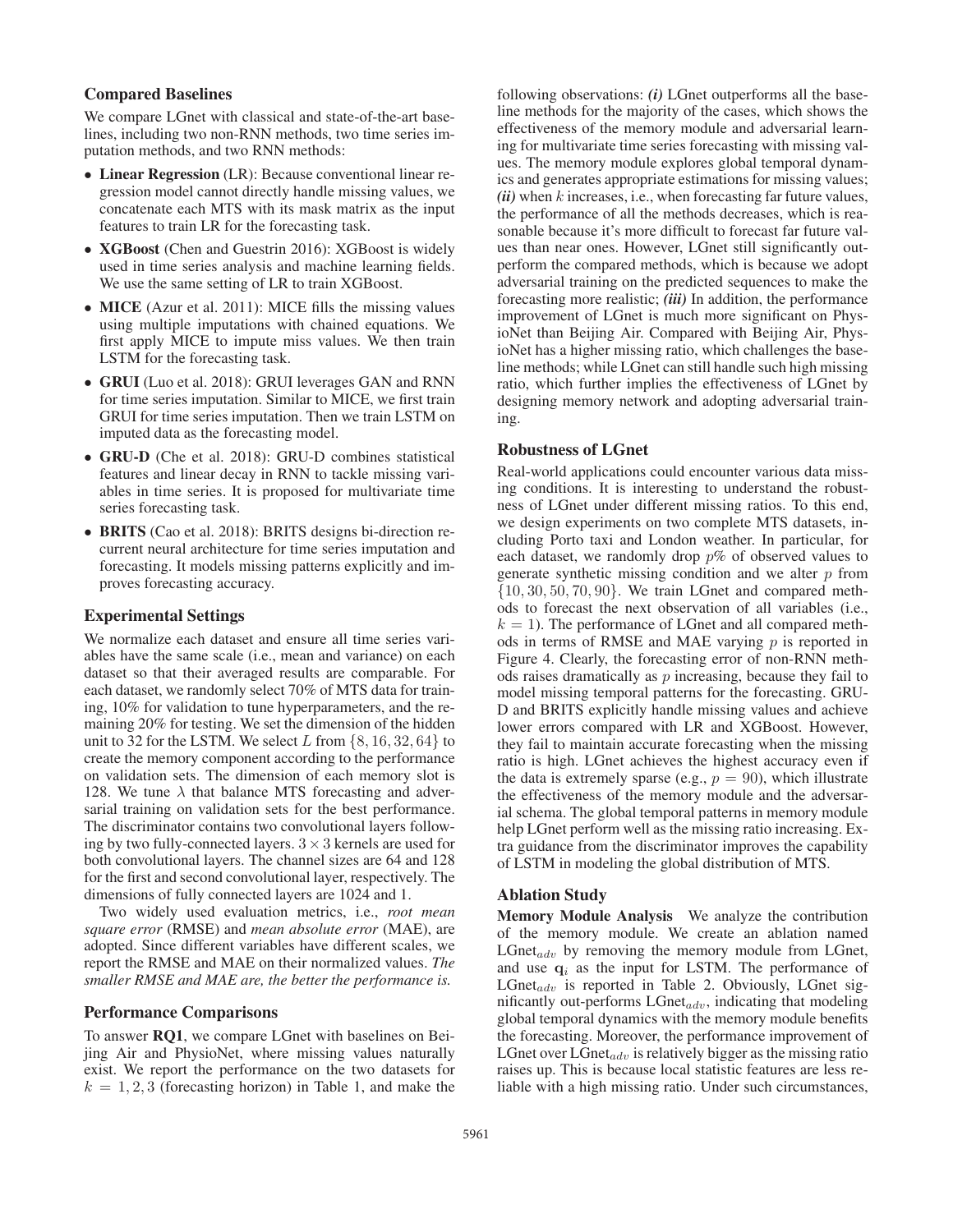| Datasets    | $\overline{k}$ |                     |                   | $\overline{2}$    |                     | 3                   |                   |
|-------------|----------------|---------------------|-------------------|-------------------|---------------------|---------------------|-------------------|
|             | Metric         | <b>RMSE</b>         | <b>MAE</b>        | <b>RMSE</b>       | <b>MAE</b>          | <b>RMSE</b>         | <b>MAE</b>        |
| Beijing Air | LR             | $0.0398 + 0.0018$   | $0.0261 + 0.0003$ | $0.0550 + 0.0014$ | $0.0371 \pm 0.0001$ | $0.0661 \pm 0.0015$ | $0.0454 + 0.0007$ |
|             | XGB            | $0.0389 \pm 0.0004$ | $0.0229 + 0.0017$ | $0.0542 + 0.0010$ | $0.0376 + 0.0015$   | $0.0663 + 0.0009$   | $0.0406 + 0.0013$ |
|             | <b>MICE</b>    | $0.0646 + 0.0001$   | $0.0417 + 0.0004$ | $0.0703 + 0.0012$ | $0.0452 + 0.0017$   | $0.0766 + 0.0018$   | $0.0493 + 0.0008$ |
|             | <b>GRUI</b>    | $0.0601 + 0.0012$   | $0.0387 + 0.0009$ | $0.0667 + 0.0001$ | $0.0433 + 0.0001$   | $0.0754 + 0.0007$   | $0.0502 + 0.0012$ |
|             | GRU-D          | $0.0459 + 0.0014$   | $0.0305 + 0.0001$ | $0.0554 + 0.0020$ | $0.0366 + 0.0011$   | $0.0649 + 0.0003$   | $0.0432 + 0.0001$ |
|             | <b>BRITS</b>   | $0.0501 + 0.0001$   | $0.0335 + 0.0012$ | $0.0570 + 0.0003$ | $0.0384 + 0.0008$   | $0.0707 + 0.0017$   | $0.0493 + 0.0002$ |
|             | LGnet          | $0.0451 \pm 0.0010$ | $0.0300 + 0.0009$ | $0.0519\pm0.0008$ | $0.0332 + 0.0006$   | $0.0597 + 0.0002$   | $0.0373 + 0.0006$ |
| PhysioNet   | LR             | $0.2401 + 0.0003$   | $0.1839 + 0.0006$ | $0.2520 + 0.0009$ | $0.1948 + 0.0007$   | $0.2622 + 0.0001$   | $0.1997 + 0.0004$ |
|             | XGB            | $0.2308 + 0.0004$   | $0.1753 + 0.0006$ | $0.2481 + 0.0005$ | $0.1913 + 0.0019$   | $0.2598 + 0.0017$   | $0.1972 + 0.0001$ |
|             | <b>MICE</b>    | $0.1113 + 0.0000$   | $0.0783 + 0.0011$ | $0.1148 + 0.0008$ | $0.0793 + 0.0006$   | $0.1116 + 0.0018$   | $0.0789 + 0.0019$ |
|             | <b>GRUI</b>    | $0.1142 + 0.0017$   | $0.0776 + 0.0012$ | $0.1176 + 0.0001$ | $0.0812 + 0.0008$   | $0.1270 + 0.0005$   | $0.0813 + 0.0016$ |
|             | <b>GRU-D</b>   | $0.1125 + 0.0013$   | $0.0998 + 0.0003$ | $0.1202 + 0.0011$ | $0.0796 + 0.0014$   | $0.1348 + 0.0002$   | $0.0971 + 0.0011$ |
|             | <b>BRITS</b>   | $0.1082 + 0.0002$   | $0.0720 + 0.0010$ | $0.1158 + 0.0012$ | $0.0734 + 0.0018$   | $0.1158 + 0.0001$   | $0.0785 + 0.0003$ |
|             | LGnet          | $0.1021 + 0.0004$   | $0.0706 + 0.0002$ | $0.0998 + 0.0002$ | $0.0713 + 0.0002$   | $0.1080 + 0.0005$   | $0.0762 + 0.0007$ |

Table 1: MTS forecasting performances on Beijing Air and PhysioNet.



Figure 4: MTS forecasting performance on Porto taxi and London Weather with varying missing ratios.

Table 2: MTS forecasting performance of variants.

| $\boldsymbol{p}$ |               | Porto Taxi           |        | London Weather |               |        |  |
|------------------|---------------|----------------------|--------|----------------|---------------|--------|--|
|                  | $LGnet_{adv}$ | $L\text{Gnet}_{mem}$ | LGnet  | $LGnet_{adv}$  | $LGnet_{mem}$ | LGnet  |  |
| 0.1              | 0.0157        | 0.0132               | 0.0137 | 0.0627         | 0.0595        | 0.0573 |  |
| 0.3              | 0.0241        | 0.0153               | 0.0151 | 0.0773         | 0.0745        | 0.0666 |  |
| 0.5              | 0.0303        | 0.0170               | 0.0168 | 0.1020         | 0.0816        | 0.0732 |  |
| 0.7              | 0.0451        | 0.0208               | 0.0204 | 0.1287         | 0.0852        | 0.0825 |  |
| 0.9              | 0.0710        | 0.0348               | 0.0337 | 0.2015         | 0.1327        | 0.1316 |  |

it is vital to leverage global patterns stored in the memory component as support to estimate missing values.

Adversarial Schema Analysis We further study the effectiveness of adversarial training. The parameter  $\lambda$  balances the weight between the forecasting loss and the adversarial part. A variant of LGnet without the adversarial training (i.e.,  $\lambda = 0$ ) is denoted as LGnet<sub>mem</sub>, and its performance is reported in Table 2. Clearly, the adversarial training contributes a lot to the forecasting, reducing RMSE by 2% – 10% under different circumstances. More concretely, more significant error reductions occur on London weather dataset compared with Proto taxi dataset. One possible rea-

Table 3: Analysis of hyper-parameter  $\lambda$ .

| <b>RMSE</b> | 0.0483 | 0.0451 | 0.0471 | 0.0522 | 0.0518 |
|-------------|--------|--------|--------|--------|--------|
| MAPE.       | 0.0322 | 0.0300 | 0.0315 | 0.0360 | 0.0354 |

son is that MTS from London weather dataset contain more variables and have a better description of the realistic data distribution. Besides, improvements from incorporating the discriminator are relatively greater when the missing ratio increases. This is because the original MTS forecasting objective is less efficient with a high missing ratio, as it only relies on observed parts of the time series. In conclusion, it is beneficial to introduce adversarial training for LGnet.

#### Hyper-parameter Analysis

We investigate the sensitivity of  $\lambda$ , which balances the forecasting loss and the adversarial training part. Generally, More emphasis is put to the forecasting part when  $\lambda$  is closer to 0. We alter the value of  $\lambda$  among  $\{0, 0.1, 1, 10, 100\}$  and report the performance of LGnet on Beijing Air dataset with  $k = 1$ . As shown in Table 3, the forecasting accuracy of LGnet first increases as  $\lambda$  becomes larger. However, extremely large values of  $\lambda$  result in low performances.

# Conclusion

In this paper, we investigate a novel problem of exploring local and global temporal dynamics for MTS forecasting with missing values. We propose a new framework LGnet, which adopts memory network to capture global temporal patterns using local statistics as keys. To make the generated MTS more realistic, we further adopt adversarial training to enhance the modeling of global temporal data distribution. Experimental results on four large-scale real-world datasets show the efficacy of LGnet.

# Acknowledgments

This material is based upon work supported by, or in part by, the National Science Foundation (NSF) under grant #1909702.